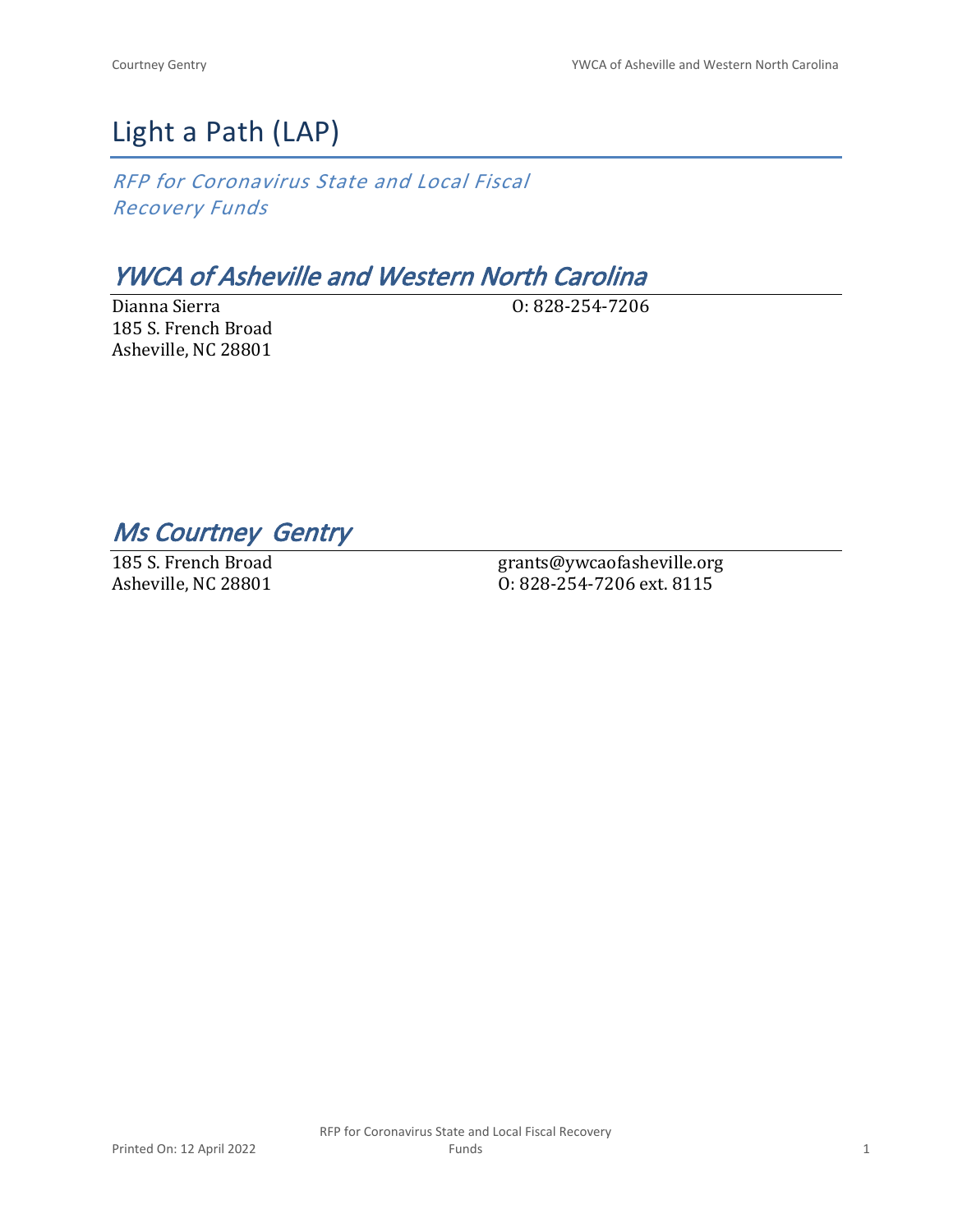# Application Form

## *Question Group*

Buncombe County requests proposals for projects to help the community recover from and respond to COVID-19 and its negative economic impacts.

Buncombe County has been awarded \$50,733,290 in Coronavirus State and Local Fiscal Recovery Funds (Recovery Funding), as part of the American Rescue Plan Act. To date, Buncombe County has awarded projects totaling \$23,093,499, leaving a balance of \$27,639,791 available to award.

Visit [http://www.buncombecounty.org/recoveryfundinghttp://www.buncombecounty.org/recoveryfundingwww.b](http://www.buncombecounty.org/recoveryfunding) [uncombecounty.org/recoveryfundinghttp://www.buncombecounty.org/recoveryfundinghttp://www.buncombeco](http://www.buncombecounty.org/recoveryfunding) [unty.org/recoveryfundinghttp://www.buncombecounty.org/recoveryfundinghttp://www.buncombecounty.org/re](http://www.buncombecounty.org/recoveryfunding) [coveryfunding](http://www.buncombecounty.org/recoveryfunding) for details.

This infusion of federal resources is intended to help turn the tide on the pandemic, address its economic fallout, and lay the foundation for a strong and equitable recovery.

Buncombe County is committed to investing these funds in projects that:

- Align to county strategic plan and community priorities
- Support equitable outcomes for most impacted populations
- Leverage and align with other governmental funding sources
- Make best use of this one-time infusion of resources
- Have a lasting impact

Proposals shall be submitted in accordance with the terms and conditions of this RFP and any addenda issued hereto.

Click [here](https://www.buncombecounty.org/common/purchasing/Buncombe%20Recovery%20Funding%20RFP%202022.pdf) for the full terms and conditions of the RFP

## **Organization Type\***

Nonprofit

## **Nonprofit documentation**

If nonprofit, attach IRS Determination Letter or other proof of nonprofit status.

YWCA 501 c 3 letter.pdf

**Name of Project.\*** Light a Path (LAP)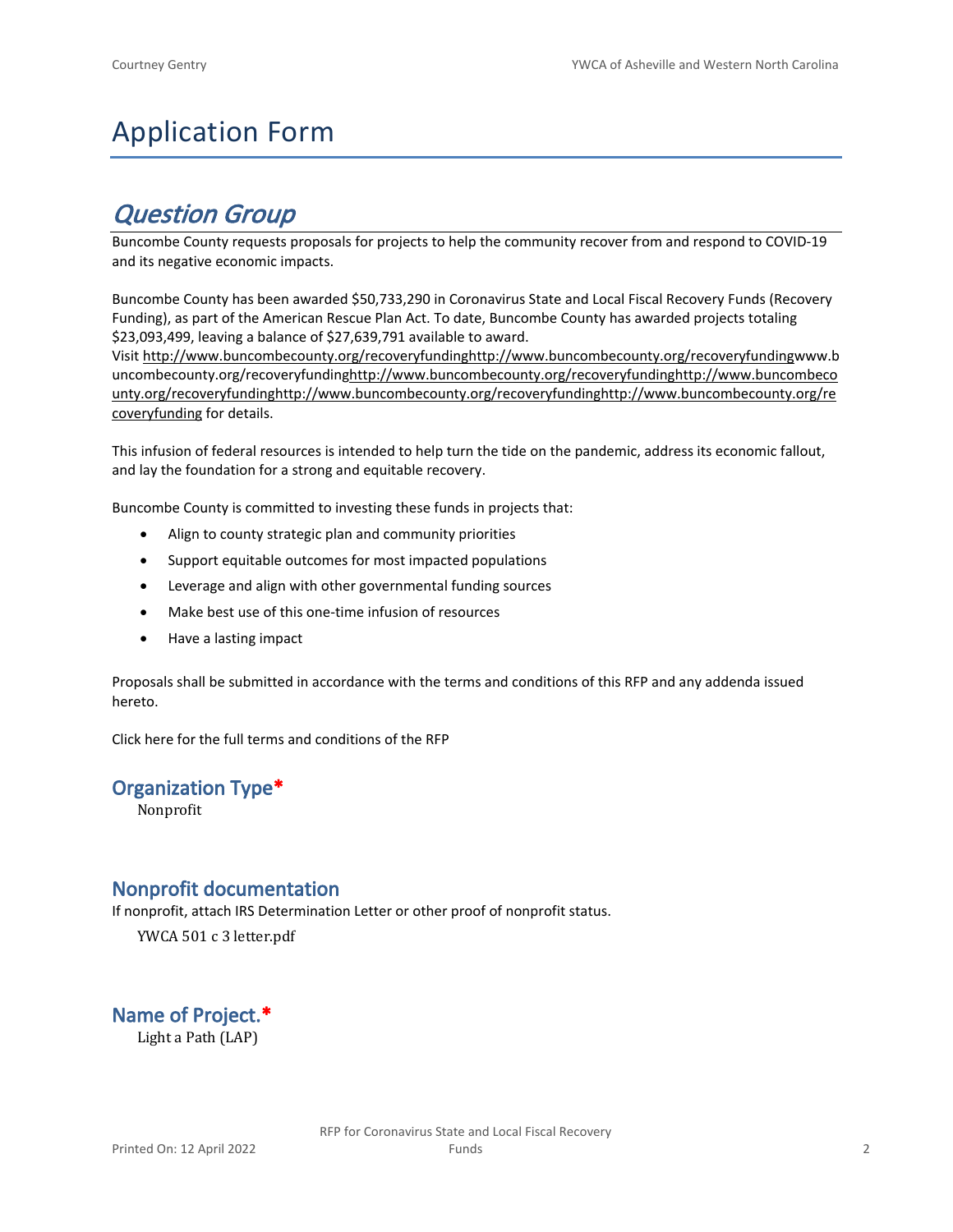## **New/Updated Proposal\***

Is this a new project proposal or an updated version of a proposal submitted during the earlier (July 2021) Recovery Funding RFP?

New project proposal

## **Amount of Funds Requested\***

\$764,411.85

## **Category\***

Please select one:

- Affordable Housing
- Aging/Older Adults
- Business Support/Economic Development
- Environmental/Climate
- Homelessness
- K-12 Education
- Infrastructure and/or Broadband
- Mental Health/Substance Use
- NC Pre-K Expansion
- Workforce

Mental Health/Substance Use

## **Brief Project Description\***

Provide a short summary of your proposed project.

YWCA's Light A Path Program (LAP) provides participants with skills to self-regulate and manage anger, stress, and anxiety. Ability to self-regulate emotional response has proven implications for an individual's ability to lead a productive life. For those living with addiction, or who have been convicted of a crime, the ability to self-regulate may not have been learned.

According to OPRE, "there is growing evidence for how chronic stressors like living in poverty contribute to toxic stress, creating biological changes that correlate with self-regulation difficulties. Fortunately, evidence suggests that interventions focused on skill instruction…can reverse these effects". LAP aims to teach self-regulation; a learned behavior.

Reducing recidivism and substance use requires that individuals find new coping mechanisms. Through trauma-informed methodology, participants learn strategies to build emotional resilience. Participants will also experience positive changes in physical health.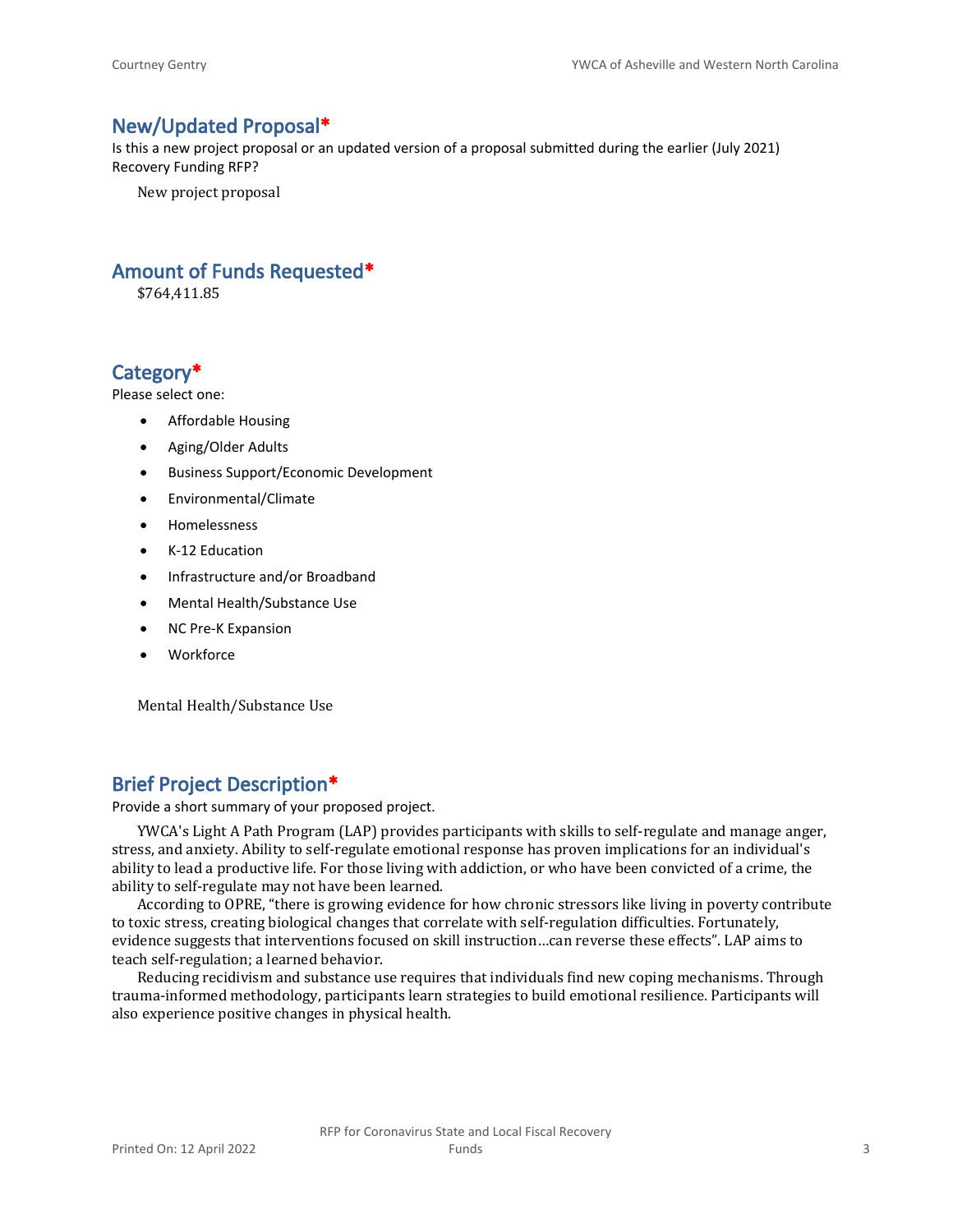## **Project Plan\***

Explain how the project will be structured and implemented, including timeframe.

Light a Path, formerly its own  $501(c)$ 3 organization, has become an official program of the YWCA of Asheville's Health and Wellness Department. Through its work in correctional facilities, substance abuse centers, and elder living communities, LAP will become a key piece of the YWCA's racial justice and traumainformed approach to health and wellness outreach.

LAP is driven by volunteers. Certified yoga and fitness instructors provide weekly classes to community partners. Partnerships are managed by a LAP Coordinator, who works with volunteers to train, place, and schedule them with partner organizations.

LAP has a volunteer base of (35) instructors trained in racial justice, physical responses to trauma, and Trauma-Informed wellness. Volunteers who enter correctional facilities complete state-mandated training, and those who work with substance abuse clients have education in addiction.

The LAP Coordinator will be supervised by the Director of Health and Wellness.

LAP activities for the next three years are outlined as follows:

YEAR 1

LAP will officially begin as a YWCA program on July 1st, 2022, and resume programming at the Western Correctional Center, Craggy Correctional Center, Mary Benson House, and Swain Recovery Center

Leverage LAP as a bridge, encouraging participants to utilize additional YWCA resources after they transition from recovery programs or incarceration

Refine Racial Justice and Trauma-Informed LAP Training Courses to be shared with the community Provide updated training in Trauma-Informed Methodology, refine volunteer roles, capacity, and evaluate future placement opportunities

Hire a Health and Wellness Director to oversee LAP and all wellness programming at the YWCA, ensuring the comprehensiveness and holistic service delivery of Trauma-Informed Wellness

Offer equity-based financial scholarships to individuals who are working towards a Yoga Alliance certification, with the goal of increasing diversity among the yoga community

YEAR 2

Recruit and train additional volunteers

Expand LAP to serve elderly populations, emphasizing increased movement and healthy aging. Focus on low-income, elders of color, and historically marginalized communities

Diversify partnerships by expanding services to 3 more off site class locations

Hire a Community Health Worker to further bridge the gap between the community and the YWCA, guide people to the resources within the YWCA, and further integrate YWCA programming into the fabric of the community

Continue offering scholarships

Develop Trauma-Informed PreNatal and Postpartum classes in partnership with Mothering Asheville and MotherLove

YEAR 3

Expand to reach families and youth including Asheville Middle School and AHS/Silsa

Expand to childcare programs at the YWCA, emphasizing movement, self-expression and physical activity to reduce hyperactivity and teach anger and frustration management skills

Re-evaluate data collection metrics, improving collection process' as evidenced by need

## **Statement of Need\***

Describe the need that this project will address. Include data to demonstrate the need, and cite the source of the data.

Self-regulation and resiliency are two of the most important emotional skills a person needs in order to be successful, and are key components of Social Emotional Learning. The Office of Planning, Research, and Evaluation (OPRE) found that "Self-regulation serves as the foundation for lifelong functioning across a wide range of domains, from mental health and emotional wellbeing to academic achievement, physical health, and

RFP for Coronavirus State and Local Fiscal Recovery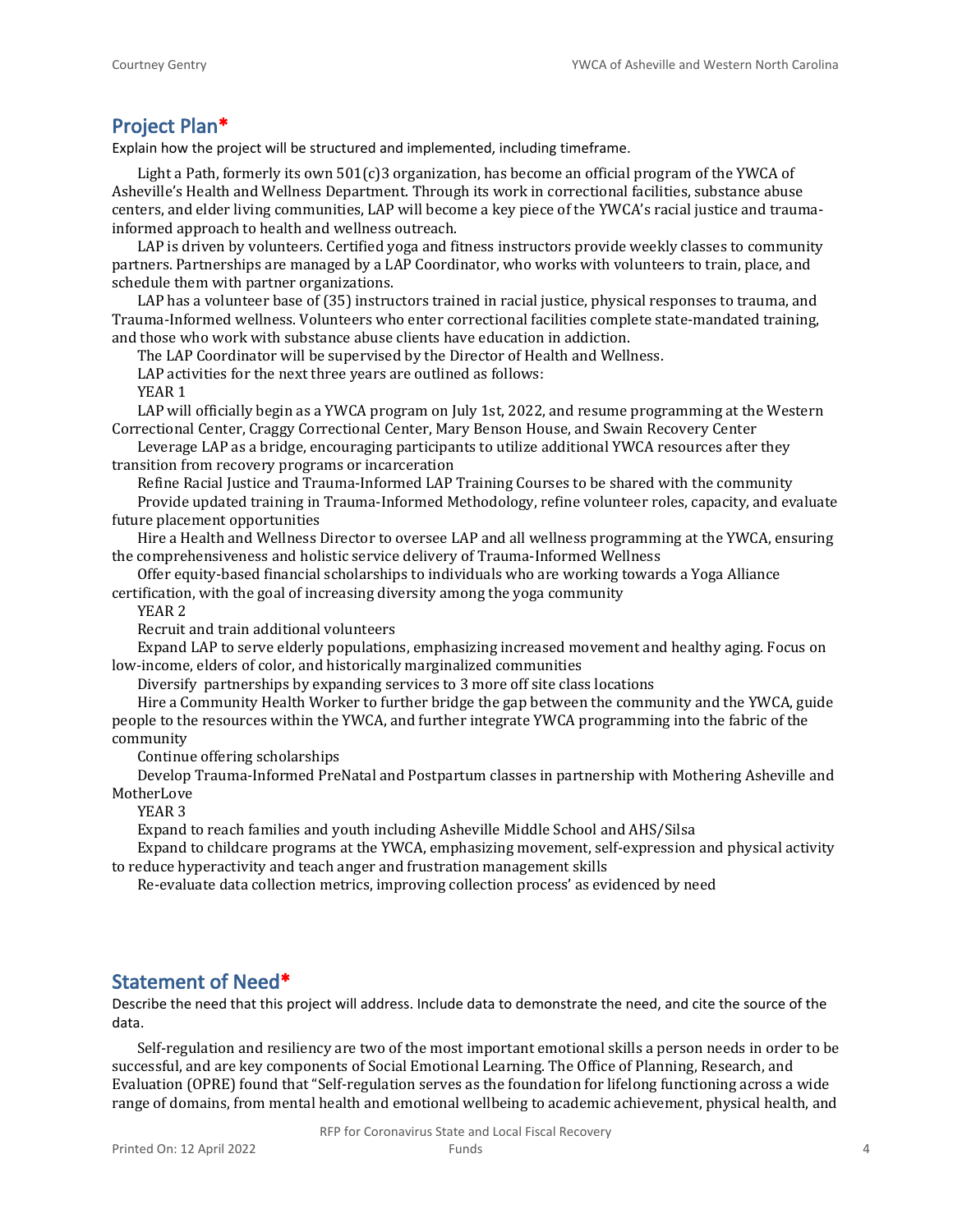socio-economic success. It has also proven responsive to intervention, making it a powerful target for change."

The OPRE report goes on to say that poor self-regulation has direct ties to violence and substance abuse. A 2017 British Psychological Society study reported that difficulty with self-regulation has been observed in adults experiencing Substance Use Disorders.

Opioid addiction has long plagued Buncombe County, with over 10 million painkillers prescribed in 2018 (BuncombeCounty.org). NCDHHS reports for 2020 show an uptick in Opioid crises in the County, with 101 Opioid-related deaths and 394 ER visits.

There are also other mental health factors impacting Asheville. In 2020, suicide was the 11th leading cause of death for North Carolinians and the 2nd leading cause of death among 10-34-year-olds (American Foundation for Suicide Prevention). According to WalletHub, North Carolina is the 12th most stressed state in the country, ranking highest (3rd nationally) for family-related stress.

These factors demonstrate a high need for resilience-based mental health support in Buncombe. But, with over 13% of County residents uninsured, and only 42.3% of residents enrolled in insurance through their employer (Data USA), mental health support can be hard to obtain. This further limits access to mental support in the low-income and underserved populations. With trauma-informed care and an understanding of the mental health climate, LAP will increase self-regulation and wellness among the targeted populations, contributing to community resilience.

## **Link to COVID-19\***

Identify a health or economic harm resulting from or exacerbated by the public health emergency, describe the nature and extent of that harm, and explain how the use of this funding would address such harm.

Mental wellbeing has declined severely during the Covid-19 pandemic, with 4 out of 10 adults reporting symptoms of anxiety or depressive disorder compared to one out of 10 in 2019.

Mental health care is often inaccessible to those without insurance, a further disadvantage to vulnerable and low-income populations who often do not have medical insurance through employers. Job loss, increased job pressure such as experienced by healthcare workers, increased Covid exposure risk, such as experienced by essential service workers, and other pressures like a lack of childcare, worries over loved ones' wellness, and concerns for personal safety, have disproportionately impacted communities of color, who already have difficulty accessing mental health care.

Those pre-diagnosed with a mental health or substance abuse disorder have had less access to resources throughout the pandemic, increasing their risk for worsening symptoms or relapse into drug or alcohol abuse.

By increasing capacity to offer mental health- programming to communities of color, individuals with substance use disorders, incarcerated individuals, and elders, the YWCA Light a Path Program will provide additional support systems to under-resourced community members.

As evidenced by studies of yoga, we expect that individuals who participate in LAP classes will report lower levels of stress and anxiety, increased overall wellness, better sleep quality, and a stronger sense of mental clarity, all of which contribute to positive long-term health outcomes.

Resilience-centered tools like those promoted in LAP, can help individuals decrease their chances of recidivism and/or relapse. A decrease in these community crises will not only save lives and transform families, but also reduce the city's costs related to healthcare, social services and public safety.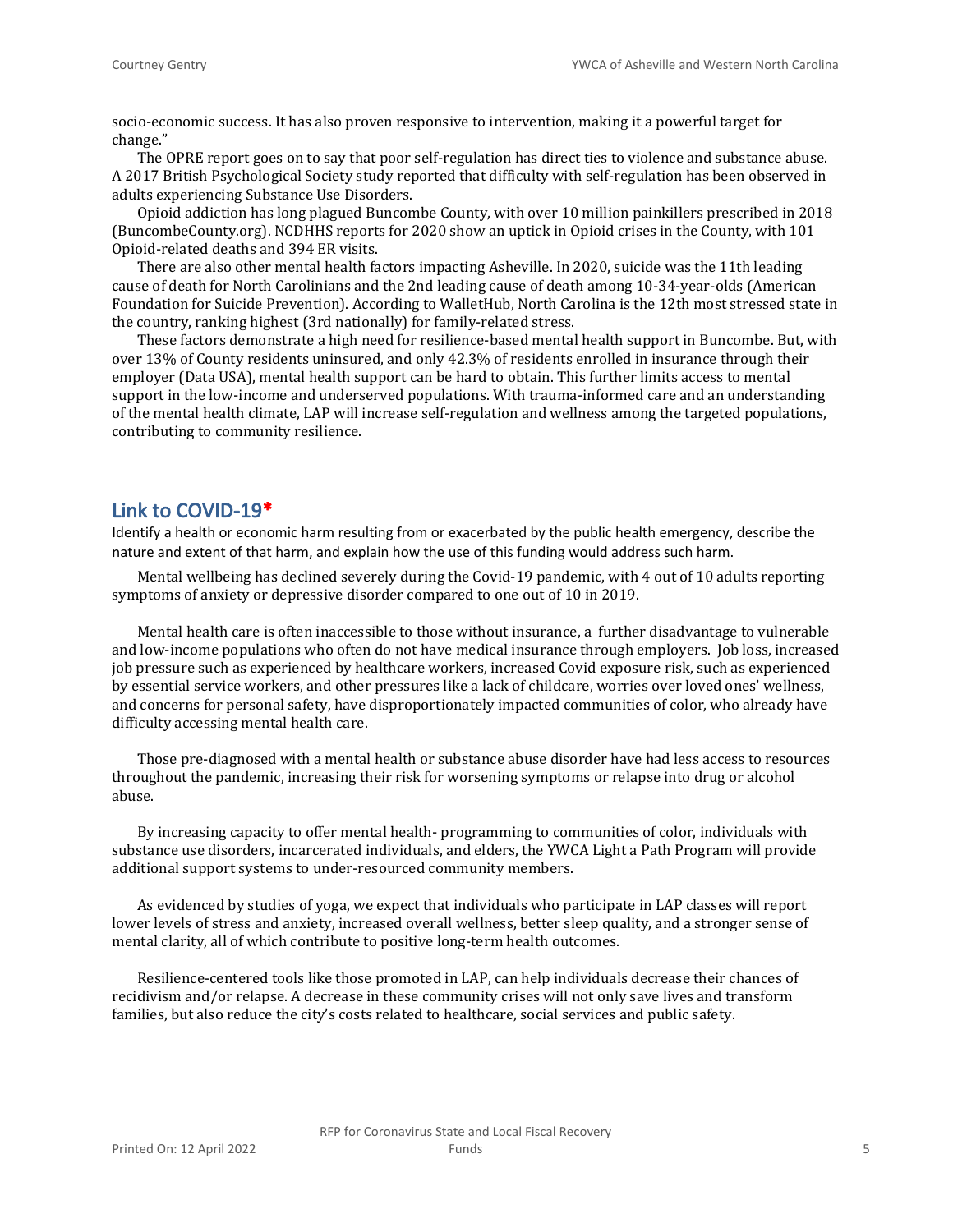## **Population Served\***

Define the population to be served by this project, including volume and demographic characteristics of those served.

Due to the protected nature of individuals served, state regulations of inmates, and the safety of individuals who are in recovery, LAP has limited capacity to gather participant demographic data.

#### YEAR ONE

Serve incarcerated and formerly incarcerated, and individuals in recovery. Critical partners in year one are Mary Benson House, Swain Recovery, Western Correctional Center for Women, and Craggy Correctional. Classes will be offered to these participants on-site with regularity, and we expect hour-long classes to occur 1-2x per week at each location

All YWCA staff are trained in racial justice, trauma-informed communication, and de-escalation techniques

Serve 150 unique individuals

#### YEAR TWO

Expand programming in year two to serve elderly populations, specifically at Vanderbilt and Battery Park Apartments. Yoga is a low-impact activity that has varying levels of difficulty, making it an accessible and inclusive form of exercise. Yoga for Older Adults increases flexibility and balance, promotes relaxation, boosts circulation, and provides an opportunity for for socialization and community building

Increase the number of trauma-informed teachers trained, focusing on demographics which are underrepresented in the yoga community. While the majority of yoga instructors (78.8%) are women, only 10% of instructors are Hispanic or Latinx, 5.7% are Black, and 16.7% are men. This equates to a large opportunity for diversification in the industry that can lead to increased participation from BIPOC communities

Serve 200 unique individuals

#### YEAR THREE

Expand to meet more members including youth and the families of YWCA program participants LAP programming will be introduced to the YWCA childcare programs. Our childcare programs serve a diverse population, many of whom come from low-income families. An average of 26% of students are Black, 7% are Hispanic, 62% are White and 5% are Other or Mixed Race.

Serve 300 unique individuals

## **Results\***

Describe the proposed impact of the project. List at least 3 performance measures that will be tracked and reported. If possible, include baselines and goals for each performance measure.

Year 1:

Output: Serve 100 adults through partnerships with Western Correctional Center for Women and Craggy Correctional Center.

Outcome: 75% of participants will report an understanding of self-regulation strategies after taking LAP courses

Output: Serve 50 Adults through partnerships with Mary Benson House, and Swain Recovery Outcome: 75% of participants will report understanding self-regulation strategies after taking LAP courses

Outcome: 75% of participants who attend at least six classes will report utilizing self-regulation strategies in response to stressors or anxiety

Year 2- LAP will continue to serve the populations above, and expand to older adults Output: Train 20 volunteers and instructors

> RFP for Coronavirus State and Local Fiscal Recovery Funds 6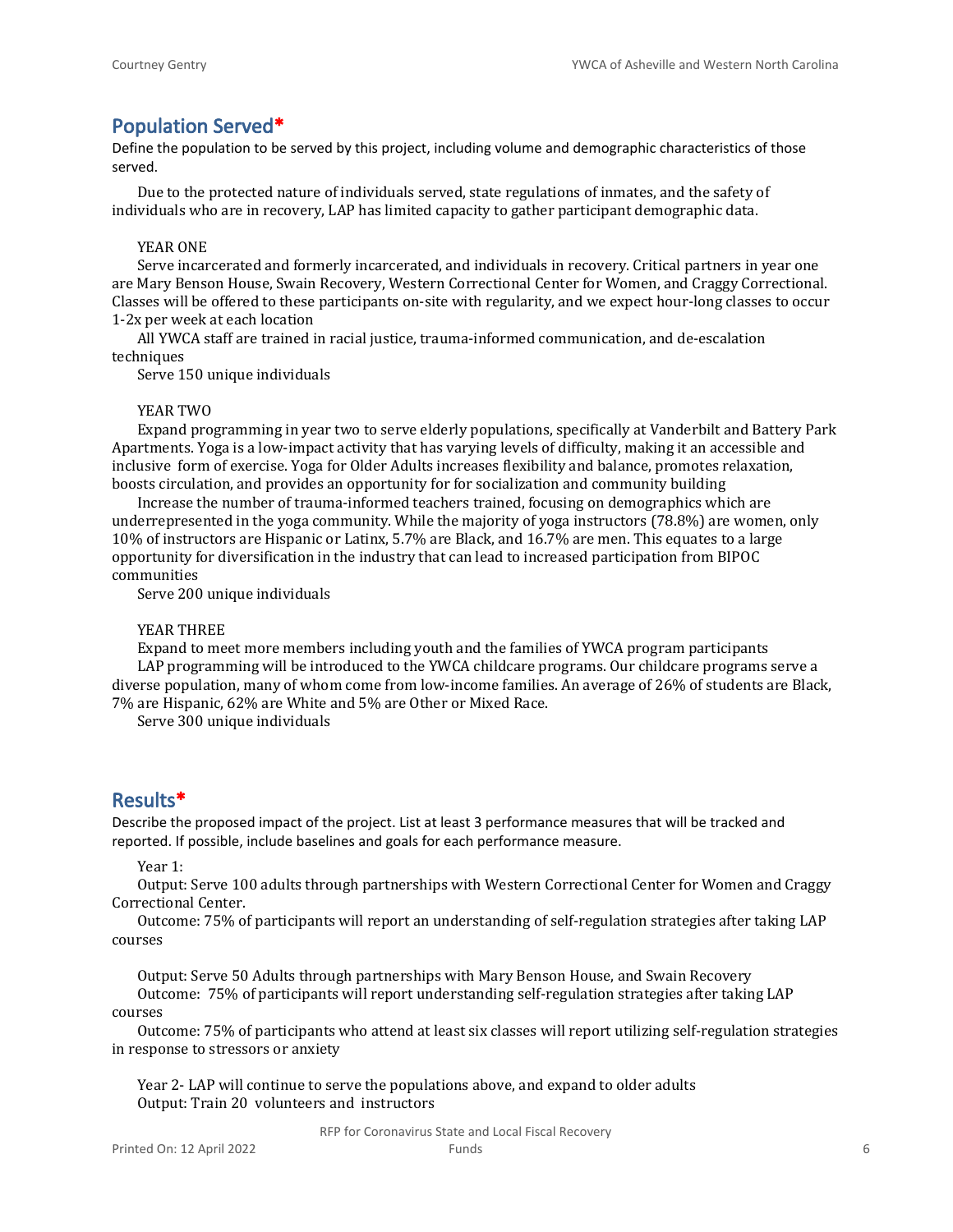Outcome: 90% of volunteers and instructors report an understanding of the trauma-informed teaching methods

Outcome: 80% of volunteers and instructors will learn to better understand how substance abuse and incarceration impact mental well being and gain a more comprehensive knowledge of the underlying systemic triggers such as poverty, trauma, and race-based traumatic stress

Outcome: 70% of volunteers and Instructors will receive a score of proficient or higher on quarterly peer-evaluations

Output: Serve 50 Older Adults in Vanderbilt and Battery Park

Outcome: 75% of Older Adults will report increased balance, flexibility, and relaxation Outcome: 80% of Older Adults will report a greater sense of community after socializing with other Older Adults during class

Year 3: In addition to the outcomes listed in year one and year two LAP will expand services to YWCA Childcare programs, AHS/SILSA, and Asheville Middle.

Output: Serve 100 children in YWCA Childcare programs, AHS/SILSA, and Asheville Middle Outcome: Teachers will report an increase in focus and attention, a decrease in hyperactivity among students

Outcome: Teachers will report increased anger/frustration management skills in students

## **Evaluation\***

Describe the data collection, analysis, and quality assurance measures you will use to assure ongoing, effective tracking of contract requirements and outcomes.

YWCA uses Results Based Accountability (RBA) framework for evaluation. We will utilize quantitative Likert scale surveys to capture participants' self-assessments, volunteer knowledge, and volunteer evaluation. To ensure data quality, YWCA is requesting funding to purchase a database. A database is needed to preserve data across multiple sites with differing safety requirements. A database will ensure data is tracked properly, protect participant anonymity, ensure participants are not duplicated when reporting and measure impact of consistent class attendance.

How much

Y1:

Output: Serve 100 adults in Western Correctional Center for Women and Craggy Correctional Center. Serve 50 Adults in Mary Benson House, Swain Recovery

Y2:

Output: Train 20 volunteers and instructors. Serve 50 Older Adults in Vanderbilt and Battery Park Y3:

Output: Serve 100 children in YWCA Childcare, AHS/SILSA, AVL Middle

How well

 $Y1$ 

Outcome: 75% of participants report understanding self-regulation strategies Y2:

Outcome: 80% of instructors will better understand how substance abuse and incarceration impact mental well being, and gain a more comprehensive knowledge of underlying systemic triggers such as poverty, trauma, and race-based traumatic stress. 70% of volunteers/Instructors will receive a score of proficient or higher on quarterly peer-evaluations

Is anyone better off?

Y1:

Outcome: 75% of participants who attend at least six classes will report utilizing self regulation strategies in response to stressors/anxiety

Y2: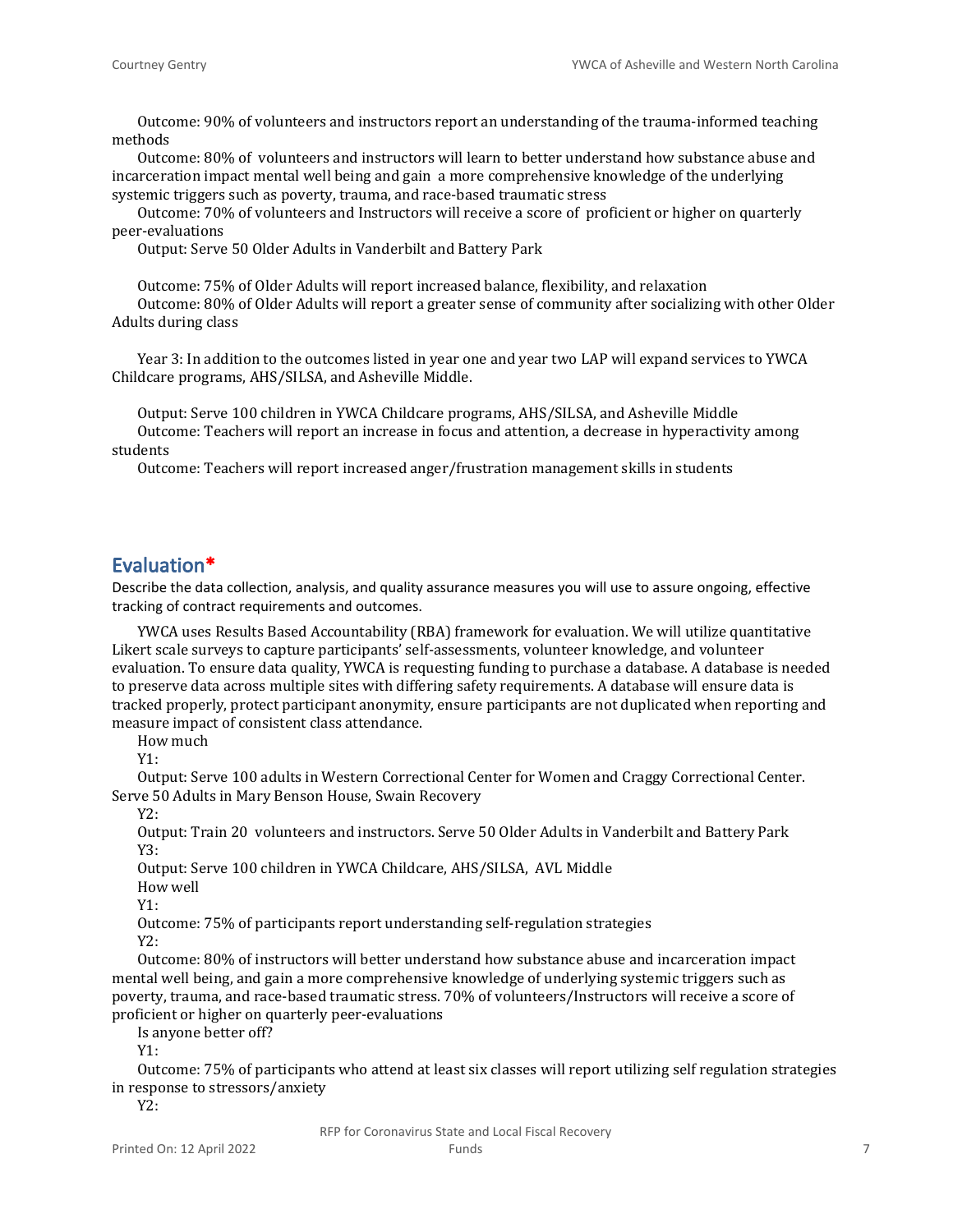Outcome: 90% of volunteers will utilize knowledge of how substance abuse, incarceration, and underlying systemic triggers impact mental wellbeing, in-class building. 75% of Older Adults will report increased balance, flexibility. 80% of Older Adults will report a greater sense of community after socializing during class

Y3:

Outcome: Teachers will report increased focus, decreased hyperactivity, and increased anger and frustration management skills in students.

## **Equity Impact\***

How will this effort help build toward a just, equitable, and sustainable COVID-19 recovery? How are the root causes and/or disproportionate impacts of inequities addressed?

While neither the YWCA nor LAP are exclusive to one demographic group, it is our goal to serve individuals who have historically suffered mental health disparities. Black and Brown communities are not only more limited in their access to mental health, but are also less likely to seek care. And, if and when they do seek care, they are more likely to receive poor care. While LAP is not a solution for a serious mental health crisis, its focus on trauma-informed methodology, mindfulness, and self-regulation tools will have a benefit for the overall mental well-being of the populations served.

LAP will increase the number of volunteers trained in trauma-informed methodology who live and work in Asheville. The addition of trauma-informed community members will contribute directly to Trauma-Informed Community Building, a model which facilitates social cohesion, improves social environments, and builds institutional trust.

LAP serves as a bridge between the community and services at the YWCA and allows the YWCA to expand in-person services beyond our building, bringing resilience and wellness strategies directly to the populations who need them. This program will give us the opportunity to identify support gaps and provide wrap-around services such as childcare, Women's Empowerment programming, and additional health and wellness opportunities that will further support individuals.

## **Project Partners\***

Identify any subcontractors you intend to use for the proposed scope of work. For each subcontractor listed, indicate:

1.) What products and/or services are to be supplied by that subcontractor and;

2.) What percentage of the overall scope of work that subcontractor will perform.

Also, list non-funded key partners critical to project.

The primary partners for year one are The Mary Benson House, Swain Recovery, Western Correctional Center for Women and Craggy Correctional Center.

Partners for years two and three are Battery Park and Vanderbilt Apartments

Partners for year 3 are SILSA/AHS and existing childcare programming at the YWCA, as well as families who are otherwise connected to YWCA programming.

Partner Roles, which apply to each listed partner are as follows: Provide facility space for wellness-related class Offer the opportunity to interested participants Ensure volunteers complete required paperwork or training

YWCA roles for each partner:

RFP for Coronavirus State and Local Fiscal Recovery **Funds** 8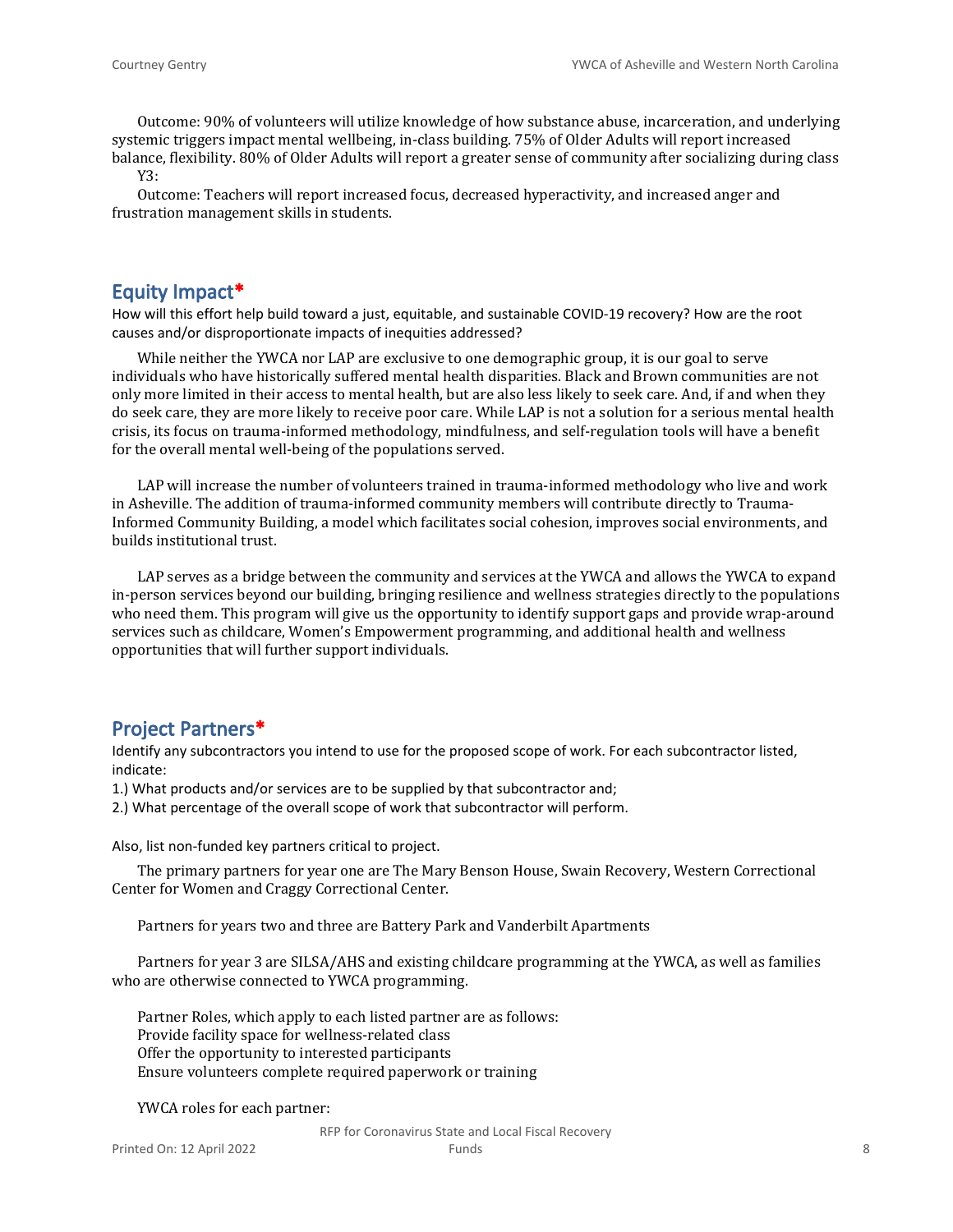Conduct state background checks Train volunteers Place and schedule volunteers Schedule volunteers and arrange class offering

## **Capacity\***

Describe the background, experience, and capabilities of your organization or department as it relates to capacity for delivering the proposed project and managing federal funds.

The YWCA has served Asheville for the past 115 years, which speaks to the organization's staying power and its commitment to creating lasting change in the community. Since the beginning, YWCA has been a leader of social change. Through advocacy and programming, the YWCA of Asheville works to create gender and racial equity by engaging more than 3,000 community members annually to advance racial justice, empower women, nurture families and promote health. In line with our mission of "Eliminating Racism, Empowering Women and Promoting Peace, Justice, Freedom, and Dignity for all," YWCA programs bridge gaps in education, health, childcare, and earning power.

The YWCA is led by a strong, engaged, all-female Board of Directors. The Board has an active committee structure that oversees sustainability, finance, and advocacy. Participation on the YW board offers many women leadership training unique in this community, and furthers our mission of the empowerment of women. Current board demographics are 46% white, 40% African-American, 7% Latino, and 7% Biracial. Twenty percent of board members are over 50, 13% are under 30, and 13% identify as LGBTQIA+.

## **Budget\***

Provide a detailed project budget including all proposed project revenues and expenditures, including explanations and methodology. For all revenue sources, list the funder and denote whether funds are confirmed or pending. For project expenses, denote all capital vs. operating costs, and reflect which specific expenses are proposed to be funded with one-time Buncombe County Recovery Funds.

Download a copy of the budget form [HERE](https://buncombecounty.org/common/community-investment/grants/early-childhood-education/Recovery-Funds-budget-template.xlsx). Complete the form, and upload it using the button below.

Recovery-Funds-budget-template.xlsx - Sheet1.pdf

### **Special Considerations\***

Provide any other information that might assist the County in its selection.

Educating underserved members of the community about self-regulation and mental health, and giving them the tools to successfully implement this knowledge, has a far-reaching impact that will help Buncombe County reach its strategic goal of Resident Well-Being. Often, social service nonprofits offer help in the form of one particular service (monetary, employment, mental health, etc.), but the YWCA is an expert at merging a variety of practical solutions with services and tools that individuals can leverage to build a better future for themselves and their community.

Over the past 115 years, the YWCA has become a central, trusted community organization by listening to member needs and providing wrap-around support to underserved individuals in a neighborhood that has suffered historical inequities. We have served generations of individuals, and many community members utilize multiple resources offered at the YWCA.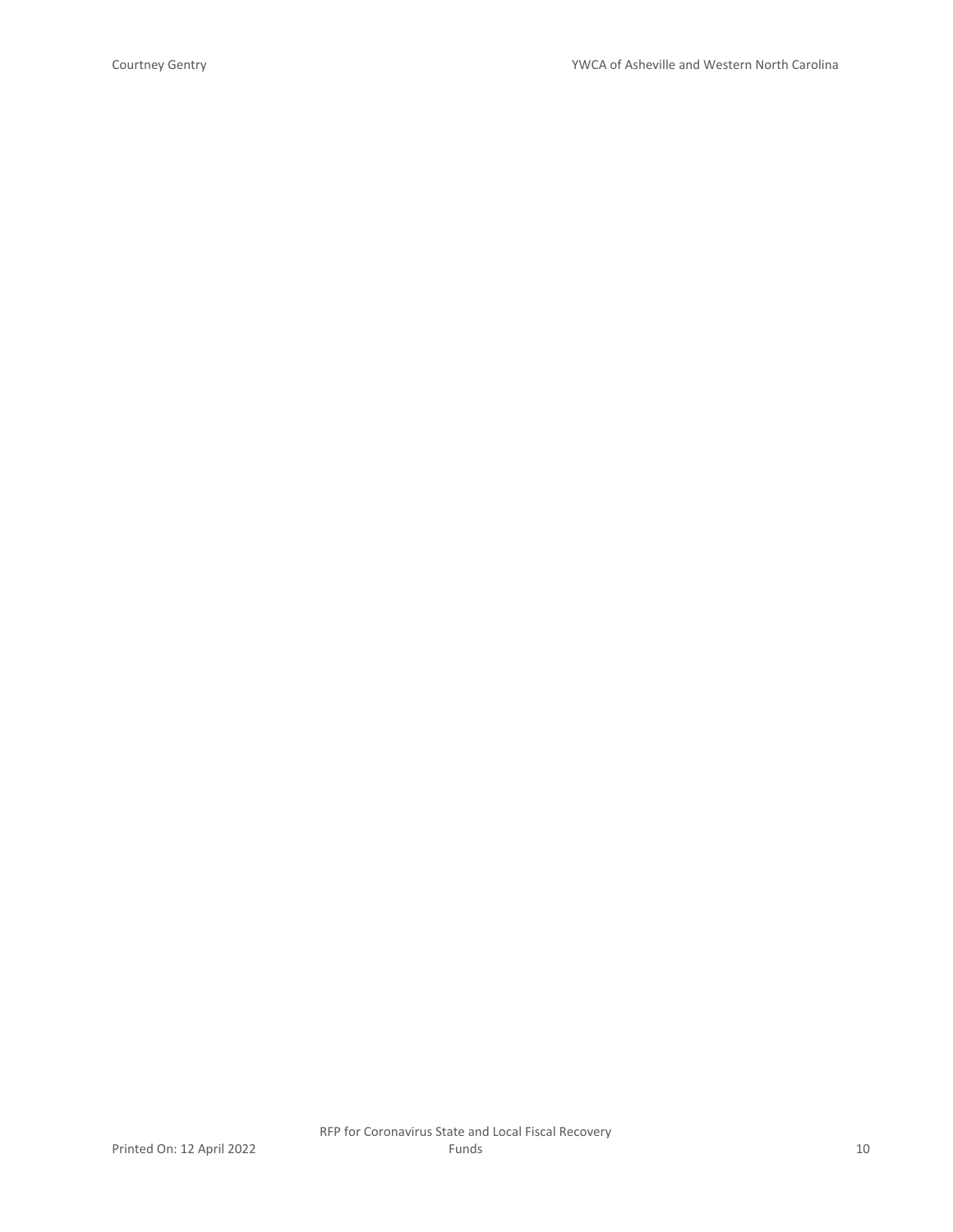# File Attachment Summary

## *Applicant File Uploads*

- YWCA 501 c 3 letter.pdf
- Recovery-Funds-budget-template.xlsx Sheet1.pdf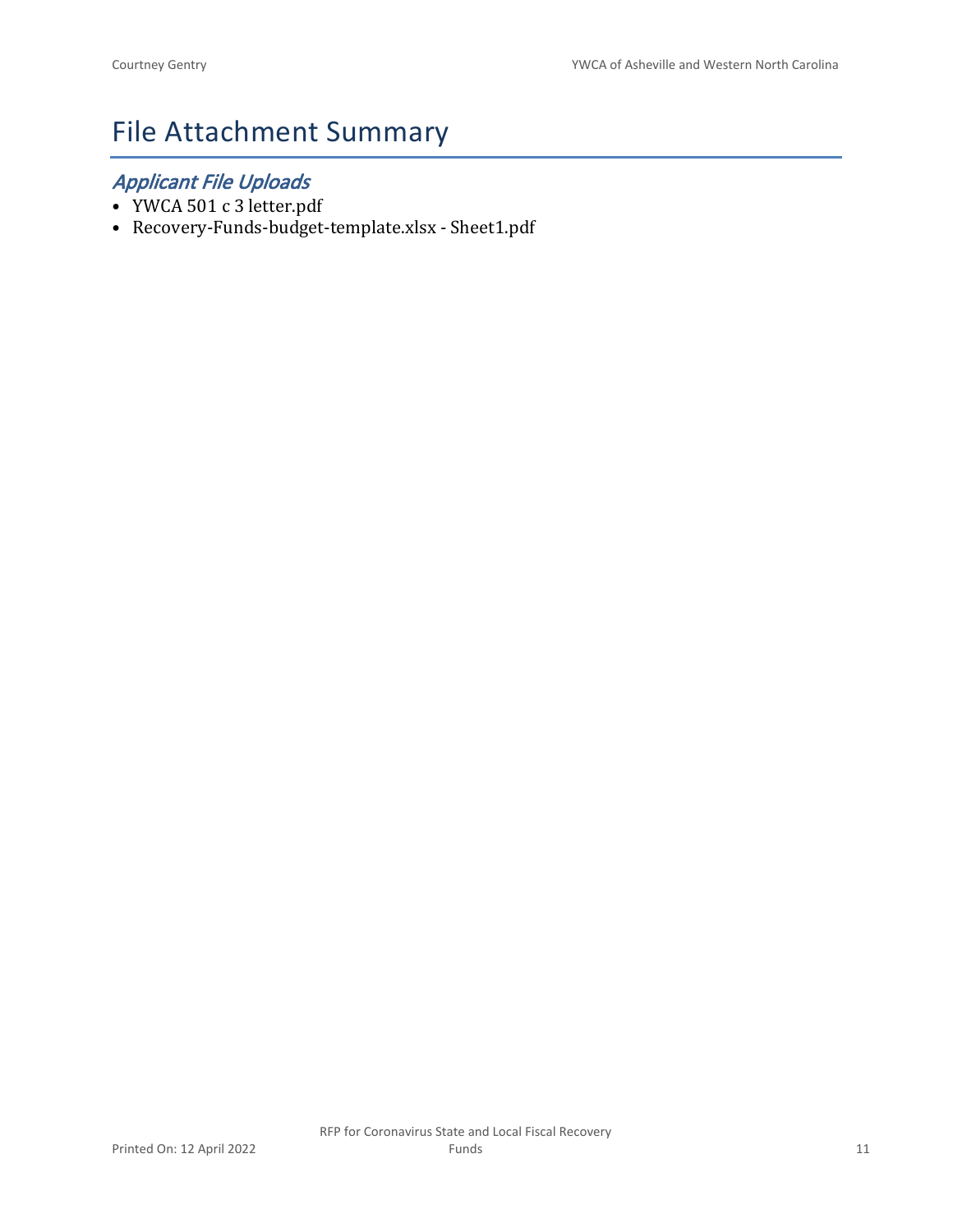CINCINNATI **OH** 45999-0038

YWCA OF ASHEVILLE AND WESTERN NORTH CAROLINA INC 185 S FRENCH BROAD AVE ASHEVILLE NC 28801

052085

Employer Identification Number:  $56 - 0547476$ Person to Contact: Mrs. Turner Toll Free Telephone Number: 1-877-829-5500

Dear Taxpayer:

This is in response to your Aug. 25, 2015, request for information regarding your tax-exempt status.

Our records indicate that you were recognized as exempt under. section 501(c)(3) of the Internal Revenue Code in a determination letter issued in July 1971.

Our records also indicate that you are not a private foundation within the meaning of section 509(a) of the Code because you are described in section(s)  $509(a)(1)$  and  $170(b)(1)(A)(vi)$ .

Donors may deduct contributions to you as provided in section 170 of the Code. Bequests, legacies, devises, transfers, or gifts to you or for your use are deductible for Federal estate and gift tax purposes if they meet the applicable provisions of sections 2055, 2106, and 2522 of the Code.

Please refer to our website www.irs.gov/eo for information regarding filing requirements. Specifically, section 6033(j) of the Code provides that failure to file an annual information return for three consecutive years results in revocation of tax-exempt status as of the filing due date of the third return for organizations required to file. We will publish a list of organizations whose tax-exempt status was revoked under section 6033(j) of the Code on our website beginning in early 2011.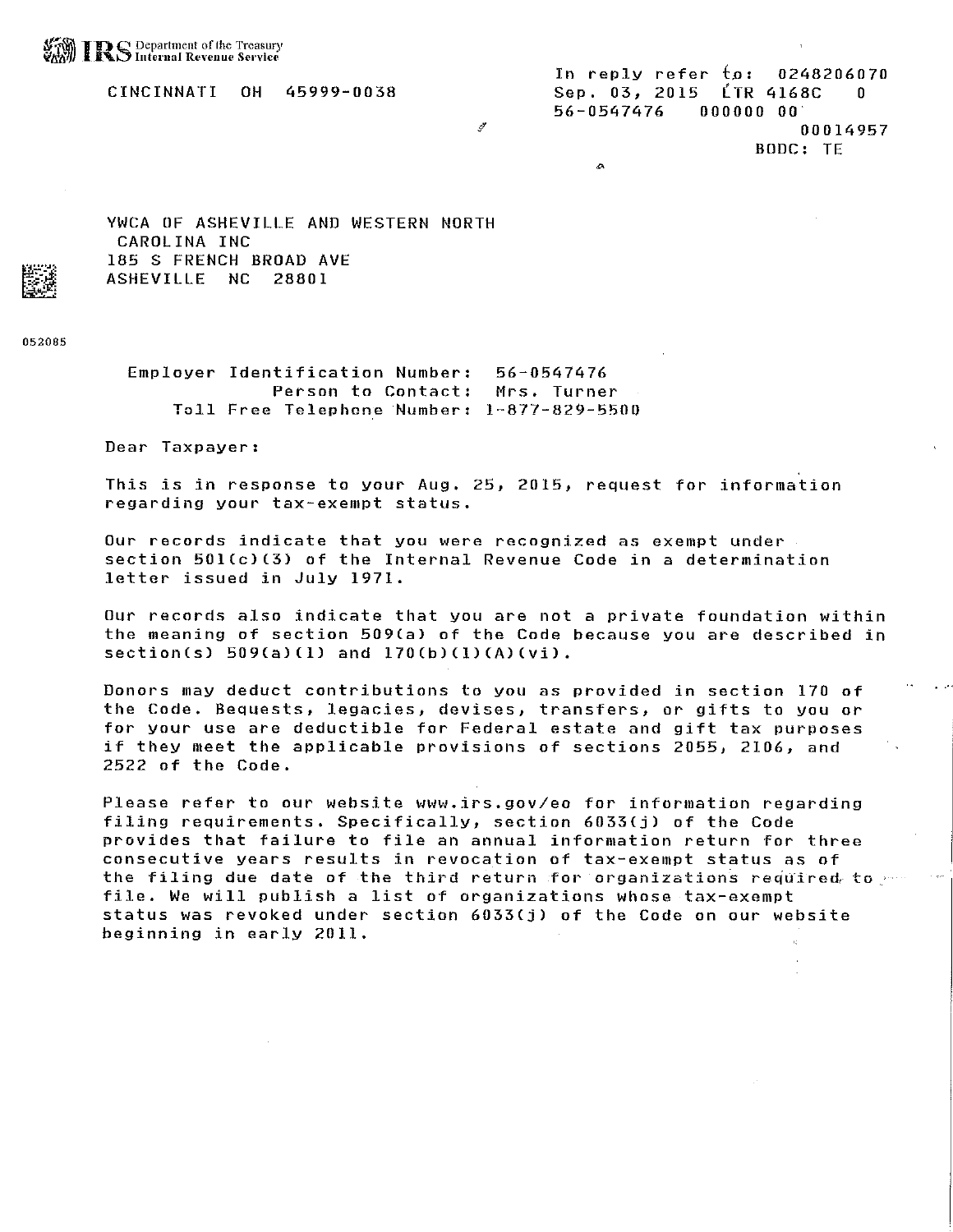0248206070 Sep. 03, 2015 LTR 4168C 0 56-0547476 000000 00 00014958

YWCA OF ASHEVILLE AND WESTERN NORTH CAROLINA INC 185 S FRENCH BROAD AVE ASHEVILLE NC 28801

If you have any questions, please call us at the telephone number shown in the heading of this letter.

Sincerely yours,

 $\hat{\phi}_{\alpha}$  is  $\hat{\phi}_{\alpha}$  .

Dois P. Kenaright

Doris Kenwright, Operation Mgr. Accounts Management Operations 1